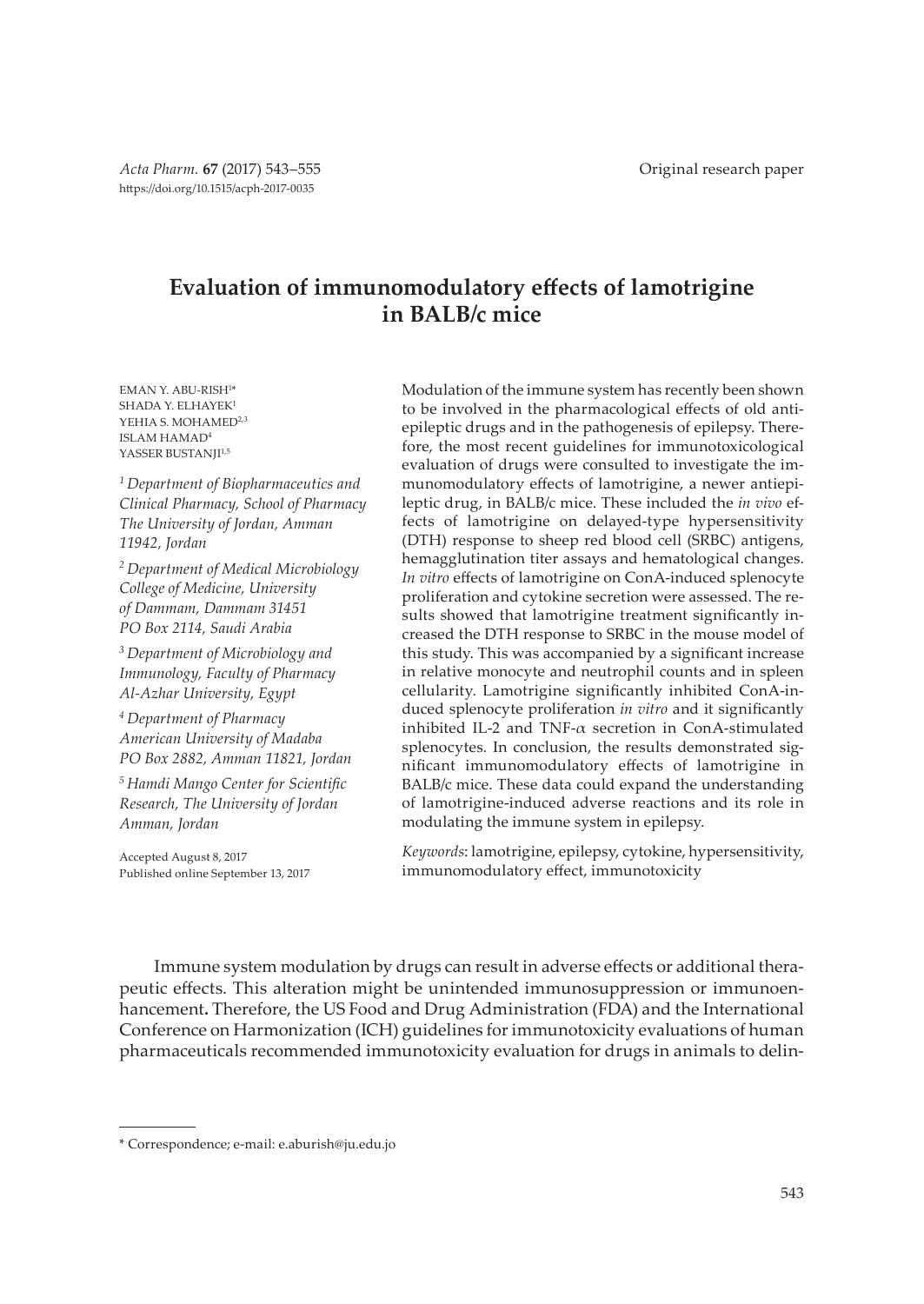eate such potential effects on immune responses (1–3). Antiepileptic drugs are a class of drugs with documented immunomodulatory effects, apart from their intended pharmacological effects involved in the treatment of epilepsy. On the one hand, these immunomodulatory effects have been reflected in a range of immunological/allergic adverse reactions from mild cases of rashes and urticaria to the potentially life threatening reactions with eosinophilia and systemic symptoms (DRESS), toxic epidermal necrolysis (TEN) and Stevens-Johnson syndrome (SJS) (4). On the other hand, more importantly, there is an increasing body of evidence for the potential involvement of the immunomodulatory characteristics of antiepileptic drugs in their therapeutic benefits in the treatment of epilepsy. It has recently been shown that modulation of the immune system and inflammation are implicated in the pathogenesis of epilepsy (5). This partially involves alteration in cytokine secretion, in particular, increased pro-inflammatory cytokines such as IL-1β, IL-6 and TNF-a production (6–8). IL-2, in addition, was found to promote seizure generation in various murine models of epilepsy (9). Several reports have shown that antiepileptic drugs cause alteration in the cellular and humoral immune responses, both *in vitro* and *in vivo.*  In this context, most of the relevant data are focused on only a few classical antiepileptic agents, such as carbamazepine, phenytoin and valproate (10–13). However, studies performed on newer antiepileptic drugs, such as lamotrigine, are rare and focused on *in vitro* testing (11–13).

Lamotrigine is a phenyltriazine anticonvulsant that inhibits neuronal voltage-sensitive sodium channels. It is indicated for the management of certain types of epilepsy and for bipolar disorder (14). Evaluation of the immunomodulatory effects of lamotrigine has become pivotal due to its allergic and hypersensitivity adverse effects. This is also due to its effects on the immune system, as described before, in patients with epilepsy where these effects could be of therapeutic benefit (14–16). Considering its adverse effects, a black box warning was introduced into the monograph of this drug in 2010 owing to the serious hypersensitivity adverse effects that have occurred with lamotrigine treatment such as SJS, DRESS, and drug-induced hypersensitivity syndrome (14, 15). With regard to its immunomodulatory effects in epilepsy, low levels of immunoglobulins have been observed in the sera of epileptic patients treated with lamotrigine (16). *In vitro*, lamotrigine has been shown to inhibit IL-2, IL-1β and TNF-α secretion, but not IL-6 secretion, in stimulated-human whole blood (12), while it had no effect on murine splenocyte proliferation *in vitro* (11).

Despite the available data on immunomodulatory effects of lamotrigine, no *in vivo* murine model for the evaluation of the immunomodulatory effects of lamotrigine, based on the current pertinent FDA and ICH guidelines (1, 2), is available. Therefore, the aim of this work was to characterize the effect of lamotrigine on cellular and humoral immune responses in a 21-day *in vivo* study in BALB/c mice. This included the *in vivo* evaluation of cellular responses (delayed-type hypersensitivity, DTH) and humoral responses (hemagglutination titer assay) to a foreign antigen. Other *in vivo* testing involved the evaluation of changes in animal mass, lymphoid organ mass (thymus and spleen), spleen cellularity, and total and differential white blood cell (WBC) count. To the best of our knowledge, no previous reports have been conducted to assess the effects of lamotrigine on mitogen (concanavalin A [ConA])-induced cytokine secretion in isolated splenocytes *in vitro*. Hence, this effect of lamotrigine on immune responses *in vitro*, along with its effect on splenocyte proliferation, was investigated in this study.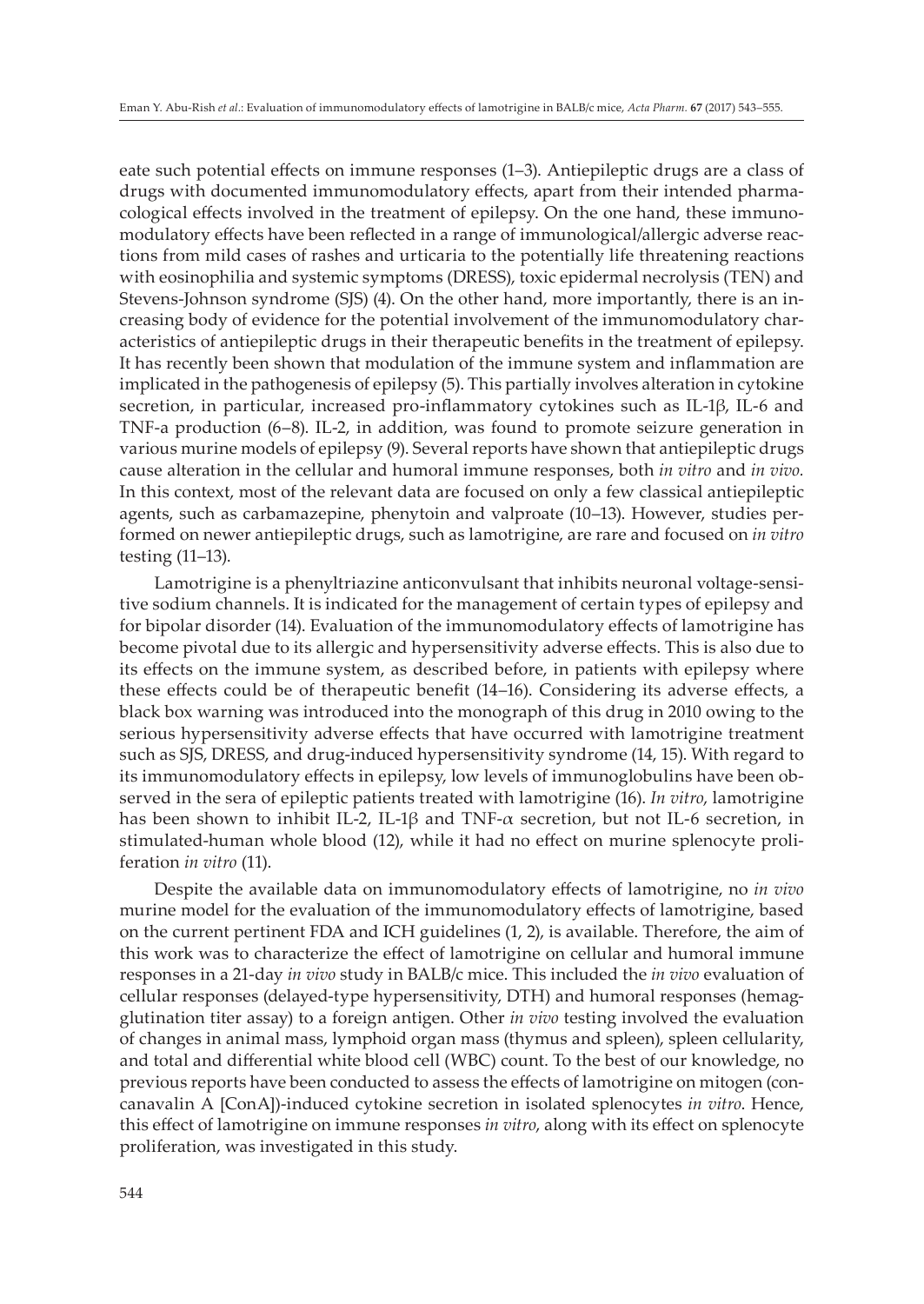#### EXPERIMENTAL

## *Animals*

Female BALB/c mice (6 to 8 weeks old, 18–22 g) were obtained from the Applied Science University's animal house, Amman, Jordan. Animals were housed in plastic cages with free access to laboratory diet and water. Animals were acclimatized for 1 week in the laboratory prior to the experiment. The animals' room was maintained at ambient temperature of 20–25 °C, relative humidity of 40–70 % and a 12 h light/dark cycle. Ethical approval of the study protocol was obtained from the Scientific Committee, School of Pharmacy, The University of Jordan (Amman, Jordan).

#### *Reagents*

Lamotrigine powder was purchased from Sana Pharma (Jordan). SRBC suspension, RPMI-1640 medium, penicillin-streptomycin solution, fetal bovine serum (FBS), ConA (from *Canavalia ensiformis*) and thiazoyl blue tetrazolium bromide (MTT) were all purchased from Sigma-Aldrich Chemical Co. (USA).

## *Lamotrigine preparation*

For *in vivo* experiments, a stock solution of lamotrigine in polyethylene glycol (PEG) (12.5 mg mL–1) was freshly prepared daily while for *in vitro* experiments, a stock solution of 12 mg  $mL^{-1}$  of lamotrigine was prepared in dimethyl sulfoxide (DMSO) and stored at  $-20$  °C.

## *Dosage and treatment protocol for* in vivo *experiments*

Mice were randomly divided into five treatment groups of 7 mice each. Mice in the control group received 0.2 mL of 20 % PEG in a phosphate buffer saline (PBS) solution intraperitoneally  $(i, p)$ . The other groups received 0.2 mL of 1.5, 6, 12, or 24 mg kg<sup>-1</sup> bm of lamotrigine *i.p.* daily for 21 days, corresponding to 0.25-, 1-, 2-, or 4-times the human therapeutic dose, resp. Four hours after administration of the last dose, mice were anesthetized with diethyl ether inhalation before retro-orbital blood collection for serum preparation and WBC count determination. Mice were then sacrificed by cervical dislocation for thymus gland and spleen collection.

#### *Organs and body mass*

The mass of each animal was recorded on day 1 and on day 21 (terminal body mass) just before dosing. On day 21, four hours after injection, animals were sacrificed and thymus glands and spleens were extracted. Organs were weighed after the removal of connective and adipose tissues. Relative organ masses were calculated as the ratio of organ mass (mg) / terminal body mass (g).

## *Total and differential WBC count*

On day 21, before animals were sacrificed, blood was collected from the retro-orbital plexus using heparinized capillary tubes. Blood from each mouse was collected into an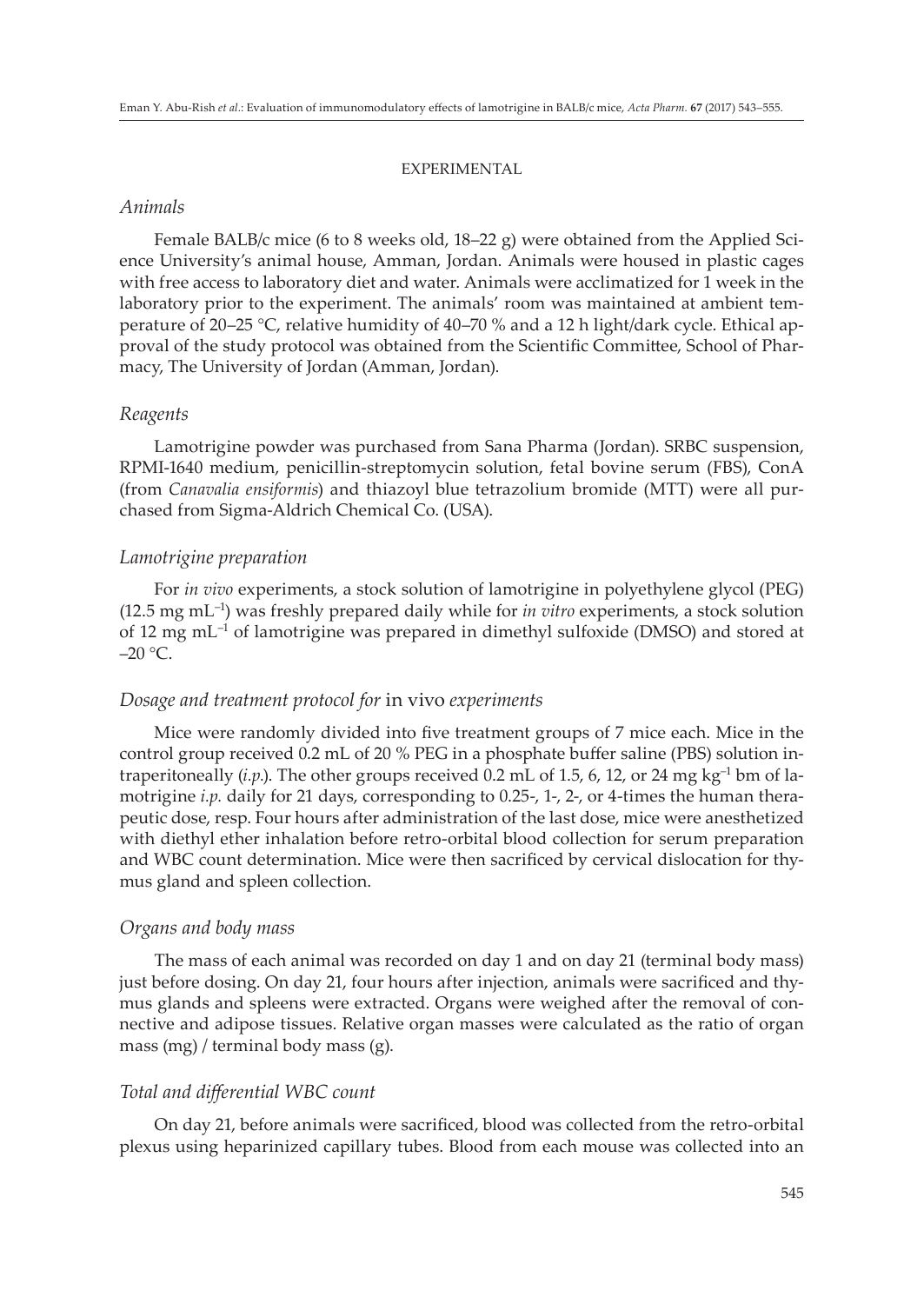EDTA tube. The total WBC count was then determined manually under a light microscope. For the differential WBC count, blood films were prepared and stained with polychrome methylene blue-eosin stain (Diamond, Jordan) and then cells were counted under the light microscope in a blinded fashion. Three blood films were prepared and examined for each mouse.

## *Single splenocyte cell suspension (SSCS)*

For the assessment of spleen cellularity, after treatment with lamotrigine *in vivo*, the spleen from each mouse was individually collected in a sterile Petri dish containing 10 mL of RPMI-1640 medium supplemented with 10 % FBS. Spleens were minced between the frosted edges of two microscopic slides and the cells were then collected and centrifuged at 1200 rpm for 7 min at 4 °C in a refrigerated centrifuge (Sigma, USA). The red blood cells (RBC) within the pellets were then lysed using RBC lysis buffer (0.83  $\%$  NH<sub>4</sub>Cl in 100 mmol  $\mathsf{L}^{\text{-1}}$  Tris buffer, pH 7.4) and kept at room temperature (RT) for 3 min. Lysed RBC were then removed by washing the cells three times with 10 mL of RPMI-10 % FBS at 1200 rpm for 7 min at 4 °C. The remaining splenocytes were then suspended in 1 mL of RPMI-10 % FBS and the viable splenocyte count was determined using the trypan blue dye exclusion method (17).

For *in vitro* experiments, SSCS was prepared as described above; however, aseptic surgical excisions of spleens were performed and sterile tissue culture techniques were employed.

# *Serum antibody titer: hemagglutination log<sup>2</sup> titer assay*

Seven days before the end of the *in vivo* experiment (on day 14), mice were intraperitoneally injected with  $5 \times 10^8$  SRBC in 0.2 mL of PBS. On day 21, four hours after lamotrigine dosing, blood was collected from the retro-orbital plexus into silica gel-containing plain tubes (Minicollect®, Greiner, Germany). Blood samples were left to clot at RT for 30 min and were then centrifuged at 3000 rpm for 10 min at  $4 \degree C$  before serum collection. In a roundbottomed 96-well microtiter plate, serial dilution of the sera in PBS (from 1:2 to 1:2048) was conducted. An equal volume of 1 % (*V*/*V*) SRBC suspension in PBS was added to 25 µL of diluted serum, mixed, covered and incubated at 37 °C for 1 h. The plates were then visually observed for hemagglutination. Hemagglutination titer was defined as the highest dilution of the serum ( $\log_2$  for the highest dilution) after which the hemagglutination lattice structure could not be observed. The method was modified from Fararjeh *et al*. (17).

#### *DTH response to SRBC*

On day 14 of the experiment, the mice were injected subcutaneously with  $1 \times 10^9$  SRBC per 50 µL of PBS. On day 20, the mice were re-challenged with a booster dose of SRBC by injecting  $1 \times 10^8$  SRBC per 10  $\mu$ L PBS into their right hind foot pad. The left hind foot pad of each mouse was injected with an equal volume of PBS as trauma control. Twenty-four hours later (day 21), footpads were collected after sacrificing. Right and left footpad volumes were then measured using a digital plethysmometer LE 7500 (Panlab Harvard Apparatus, USA) and the differences between their volumes were calculated (17).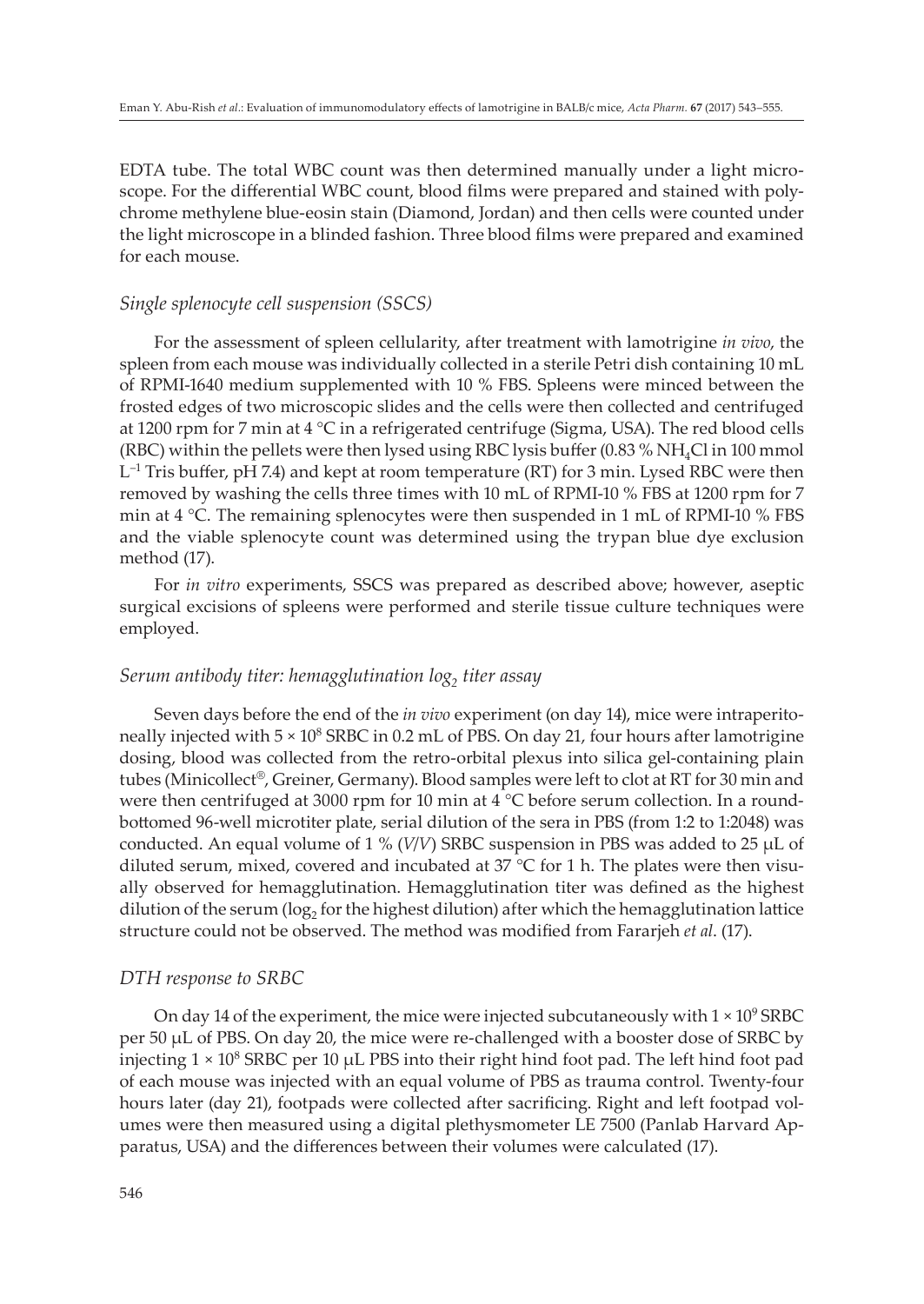# *Cell cultures*

SSCS was prepared aseptically as described above. Cultures of splenocytes  $(2 \times 10^6)$ cells  $m<sup>-1</sup>$ ) were suspended in complete RPMI-1640 medium containing 10 % FBS, 2 mmol L –1 L-glutamine, 100 U mL–1 penicillin, 100 µg mL–1 streptomycin, 0.05 mmol L–1 2-mercaptoethanol, 1 mmol  $L^{-1}$  sodium pyruvate and 1× non-essential amino acids (Euroclone, Italy). Cultures were maintained at 5 % CO<sub>2</sub> and 90–95 % humidity at 37 °C. The concentration range of lamotrigine  $(3-24 \mu g \text{ mL}^{-1})$  was chosen on the basis of therapeutic concentrations used in humans and previous studies in mice (11, 12, 18). In addition, a concentration higher than the therapeutic range was also tested  $(48 \mu g \text{ mL}^{-1})$ .

# In vitro *cellular proliferation assay*

Cultures of splenocytes were prepared in flat-bottomed 96-well microplates  $(4 \times 10^5)$ cells per 200 µL per well). Splenocytes were either treated with lamotrigine at final concentrations of 3, 6, 12, 24 or 48  $\mu$ g mL<sup>-1</sup> or were left untreated (solvent control) and incubated for 1 h. Cultures were then co-treated with 1  $\mu$ g mL<sup>-1</sup> of ConA for 24, 48 or 72 h. Two hours prior to the end of each incubation interval, an MTT assay was performed as previously described (19). Absorbance was then measured at 570 nm using a microplate reader (Biotek, USA). The cell viability percent of the control (viability %) was calculated.

# *Cytokine secretion by splenocytes* in vitro

Cultures of splenocytes were prepared in 24-well plates  $(2 \times 10^6 \text{ cells per mL per well})$ . Splenocytes were either left untreated (solvent control) or were treated with lamotrigine at final concentrations of 3, 6, 12 or 24  $\mu$ g mL<sup>-1</sup> and incubated for 1 h. Cultures were then cotreated with 1  $\mu$ g mL<sup>-1</sup> of ConA for 24 h. Culture supernatants were collected and used to assess IL-2, IL-6 and TNF-α secretion using a Mouse TNF alpha ELISA Ready-SET-Go!™ Kit (eBiosciences, USA) as per manufacturer's protocols. The final concentration of cytokines is presented as  $pg \, mL^{-1}$  of culture supernatant.

# *Statistical analysis*

Statistical analysis was performed using one-way ANOVA followed by Dunnett's post-hoc analysis testing using Prism 5 software (GraphPad, USA). Data are presented as mean ± standard error of the mean (SEM).

#### RESULTS AND DISCUSSION

## *Effects of lamotrigine on immune system parameters* in vivo

Assessment of the *in vivo* effects of drugs on animal body and organ mass, hematological parameters and on cellular and humoral immune responses is recommended by the FDA and ICH guidelines (1–3). Therefore, the effect of lamotrigine on these parameters was investigated in this study.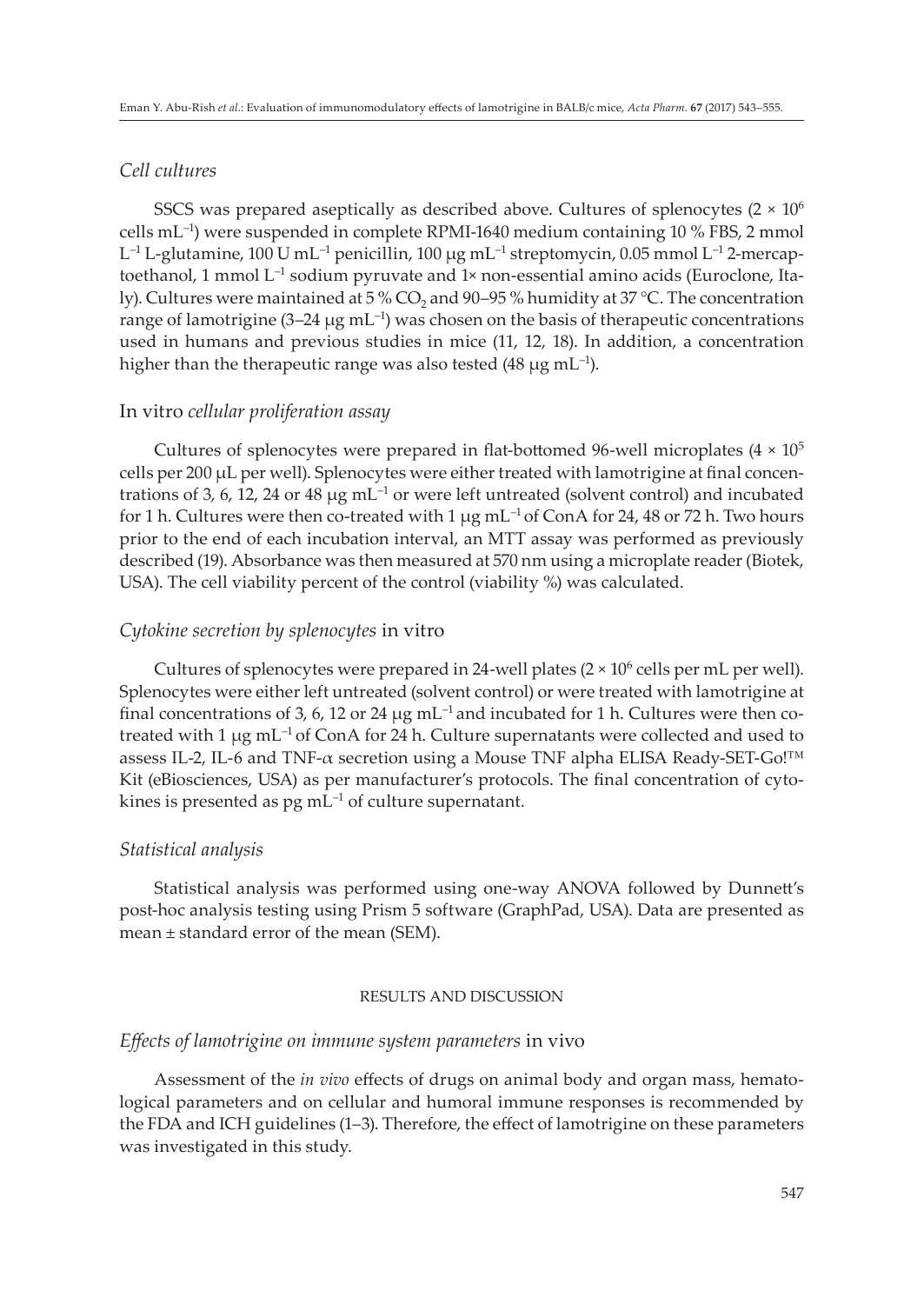| Lamotrigine<br>$(mg kg^{-1}bm)$ | Initial<br>body mass $(g)^a$ | Terminal<br>body mass $(g)^a$ | Relative spleen<br>mass $(\%)^a$ | Relative thymus<br>mass $(\%)^a$ |
|---------------------------------|------------------------------|-------------------------------|----------------------------------|----------------------------------|
| Control<br>(20 % PEG/PBS)       | $19.00 \pm 0.98$             | $24.50 \pm 0.82$              | $1.23 \pm 0.06$                  | $0.37 \pm 0.11$                  |
| 1.5                             | $19.86 \pm 1.24$             | $24.60 \pm 0.51$              | $1.47 \pm 0.12$                  | $0.44 \pm 0.07$                  |
| 6                               | $20.71 \pm 1.37$             | $26.17 \pm 0.70$              | $1.36 \pm 0.13$                  | $0.37 \pm 0.03$                  |
| 12                              | $20.43 \pm 1.27$             | $26.14 \pm 0.83$              | $1.27 \pm 0.12$                  | $0.34 \pm 0.05$                  |
| 24                              | $20.43 \pm 1.46$             | $26.33 \pm 1.09$              | $1.36 \pm 0.14$                  | $0.33 \pm 0.04$                  |

*Table I. Effect of lamotrigine on terminal body mass and relative organ masses of female BALB/c mice*

 $a$  Mean  $\pm$  SEM ( $n = 7$ ).

*Body and organ mass*. – As shown in Table I, lamotrigine treatment in four doses over 21 days did not induce any significant changes in animal terminal body mass, relative thymus mass or spleen mass compared to the corresponding masses in the control group. The observed increase in terminal body mass in comparison with the initial body mass indicated a normal growth rate for the animals at the age of 6–8 weeks. This is in line with a previous study in humans, which showed that a maintenance treatment with lamotrigine for one year induced no significant change in the subjects' body masses compared to placebo (20).

*WBC count and differential*. – Treatment of mice with lamotrigine for 21 days was associated with a significant *in vivo* increase in total circulating WBC count at 6 and 12 mg  $kg<sup>-1</sup>$  bm doses only compared to the untreated control group (Fig. 1a). Differential WBC staining showed that the relative circulating neutrophil count had increased significantly at a 24 mg  $kg<sup>-1</sup>$  bm dose only, while the relative circulating monocyte count had increased at both 12 and 24 mg  $kg^{-1}$  bm of lamotrigine (Figs. 1b, c). However, lamotrigine administration had no effect on the relative lymphocyte count (Fig. 1d). Eosinophil counts were very low in all samples and therefore data are not shown.

*Spleen cellularity*. – In addition to assessment of the lamotrigine effect on spleen mass, its effect on spleen cellularity was also assessed. While data (Table I) showed that the net spleen mass was not significantly changed by lamotrigine treatment, lamotrigine, however, induced a significant increase in spleen cellularity over the whole dose range (1.5–24 mg kg<sup>-1</sup> bm) over 21 days compared to the control (Fig. 2). As a lymphoid organ, the spleen contains a large reserve of lymphocytes and monocytes (21).

*Cellular and humoral immune responses* in vivo. – The induction of circulating WBC and splenocyte production after treatment with lamotrigine (as described above) suggests that the immune function and responses could be altered with lamotrigine treatment. To test this, the effects of lamotrigine on the DTH response to an exogenous antigen (SRBC) and on antibody production to this antigen (serum antibody titer) were investigated.

An assay of DTH response to antigens was performed to assess the effect of lamotrigine on the cell-mediated immunity. The DTH response is a T-cell and macrophage depen-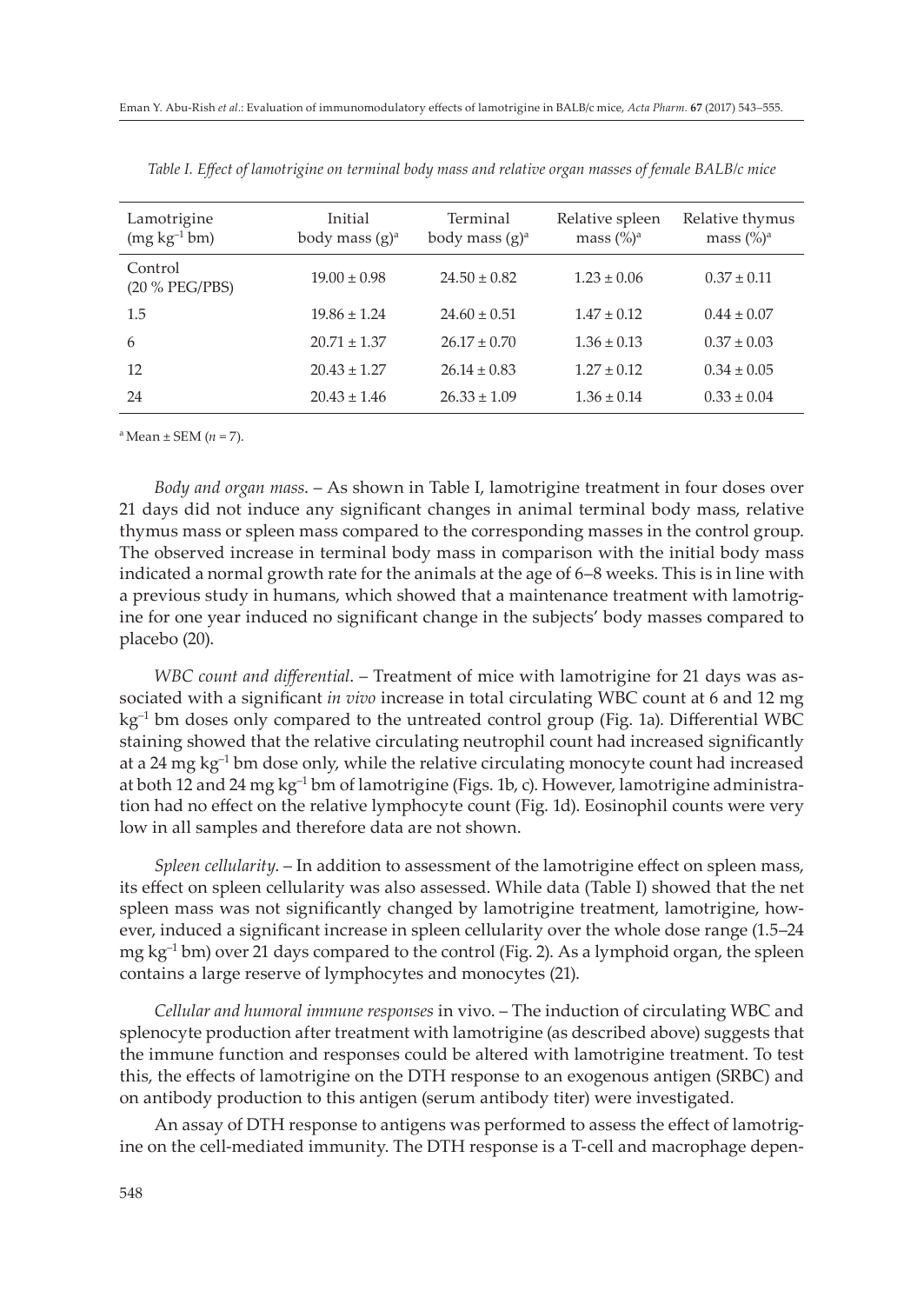

Fig. 1. Effects of lamotrigine on circulating WBC count: a) total, b-d) differential. Female BALB/c mice were daily injected with lamotrigine *i.p*. at 1.5, 6, 12 or 24 mg kg–1 bm or left untreated (20 % PEG/PBS, control) for 21 days before retro-orbital blood collection and manual counting of the indicated cells under a light microscope (mean ± SEM, *n* = 7). Significant difference *vs.* control**:** \**p* < 0.05, \*\**p* < 0.01).

dent immune response to antigens (22). The antigen used in this study to induce the DTH response in mice was SRBC. SRBC was injected subcutaneously to lamotrigine-treated and untreated mice, followed by a re-challenged dose in the paw, which resulted in enhanced



Fig. 2. Spleen cellularity assessment in female BALB/c mice after daily *i.p*. injections of lamotrigine (1.5, 6, 12 or 24 mg kg–1 bm) or injection of 20 % PEG/PBS (control) for 21 days before spleen extraction. Manual counting of splenocytes in SSCS was performed under a light microscope (mean ± SEM, *n* = 7). Significant difference *vs*. control: \**p* < 0.05.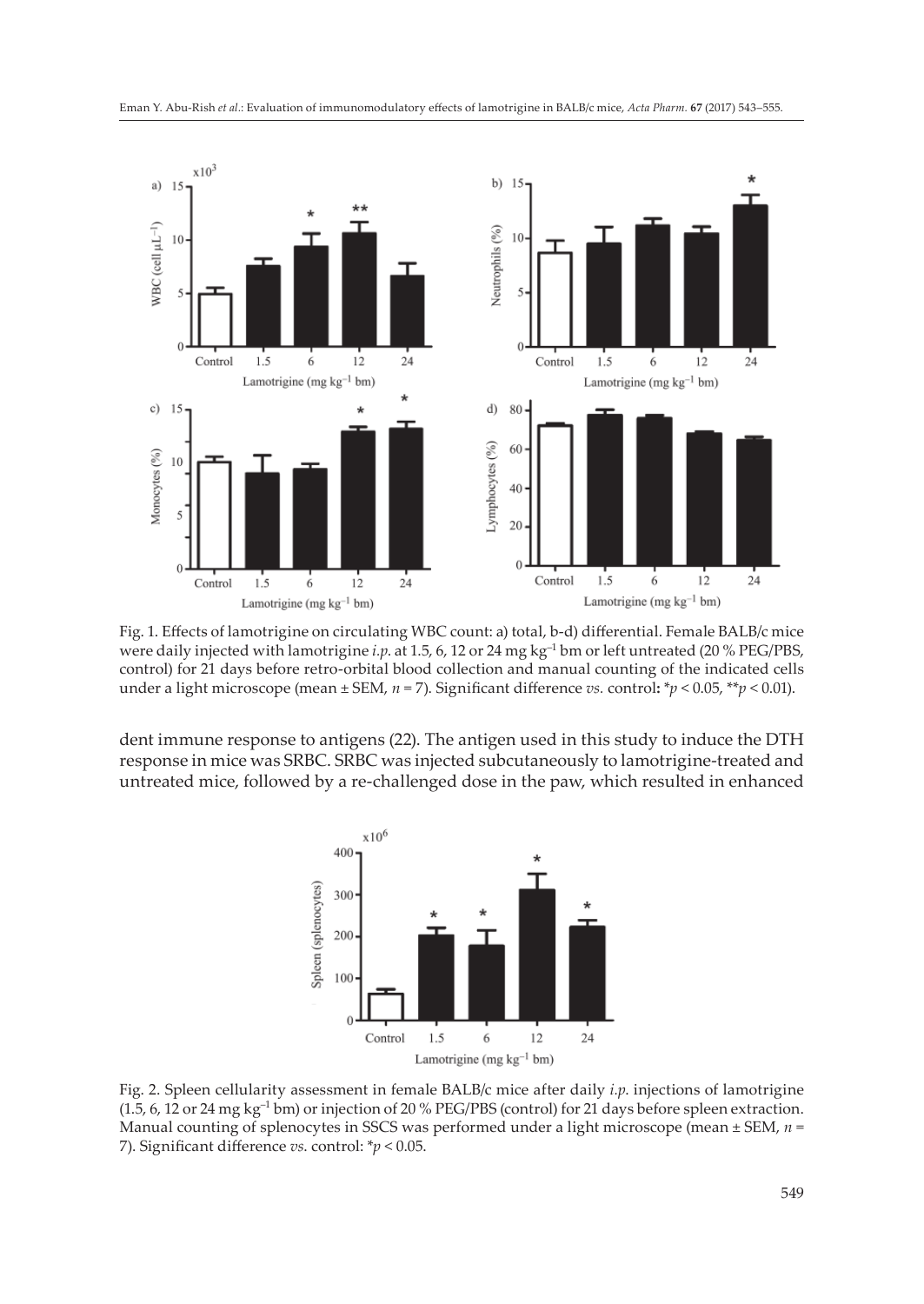recruitment of cellular infiltrate to the paw (as described in the methods). The results of this study showed that the DTH response to SRBC was significantly induced by lamotrigine at the four doses tested compared to the control group (Fig. 3a). This was expressed as the difference in paw volume between SRBC-injected and PBS-injected paws. Based on ICH guidelines, enhancement of the immune response can exaggerate hypersensitivity reactions (2). In this context, previous case reports described DTH reaction after treatment with lamotrigine as cases of lamotrigine-induced DRESS (15), where DRESS was defined as a type of cell-mediated immune stimulation (DTH reaction) (23). Therefore, the results of the current study support the notion that lamotrigine can enhance cellular immune responses and can exaggerate DTH reactions.

The effect of lamotrigine on humoral immunity and antibody production in response to antigenic stimulation was assessed using the hemagglutination titer assay (22). Lamotrigine-treated and untreated mice were injected with SRBC. Anti-SRBC antibody titers were determined in the sera (as described in the methods). The results of this study showed that lamotrigine, in the four doses tested, had no effect on the concentration of the anti-SRBC antibody (expressed as antibody titer) and thus had no effect on B-cell-mediated antibody production to SRBC (Fig. 3b).

*Immune function responses* in vitro. – The mitogen-induced splenocyte stimulation assay was used to test the *in vitro* immune functions of lamotrigine. This *in vitro* assay is considered similar to the *in vivo* DTH assay regarding the assessment of immune cell response to antigens (22). Therefore, the effect of lamotrigine on the inflammatory responses of splenocytes treated with a mitogen (ConA) *in vitro* was tested. This included splenocyte proliferation response using the MTT assay and cytokine secretion response using ELISA.

*ConA-induced splenocyte proliferation* in vitro. – ConA-induced splenocyte proliferation was significantly inhibited following the treatment with lamotrigine in the whole concentration range  $12-48 \mu g$  mL<sup>-1</sup> after 48 and 72 h of incubation but not after 24 h (Fig. 4). However, Basta-Kaim *et al*. (11) showed that lamotrigine had no effect on ConA-induced splenocyte proliferation *in vitro* after 72 h of incubation. The difference between these results and the results of the current study could be ascribed to the difference in experimental



Fig. 3. Lamotrigine-enhanced murine delayed-hypersensitivity response to SRBC in female BALB/c mice daily injected with lamotrigine *i.p*. at 1.5, 6, 12 or 24 mg kg–1 bm or left untreated (20 % PEG/PBS, control) for 21 days. a) DTH assay, b) hemagglutination titer assay ( $\log_2$  of the highest dilution was used as the antibody titer (mean ± SEM, *n* = 7). Significant difference *vs*. control: \**p* < 0.05.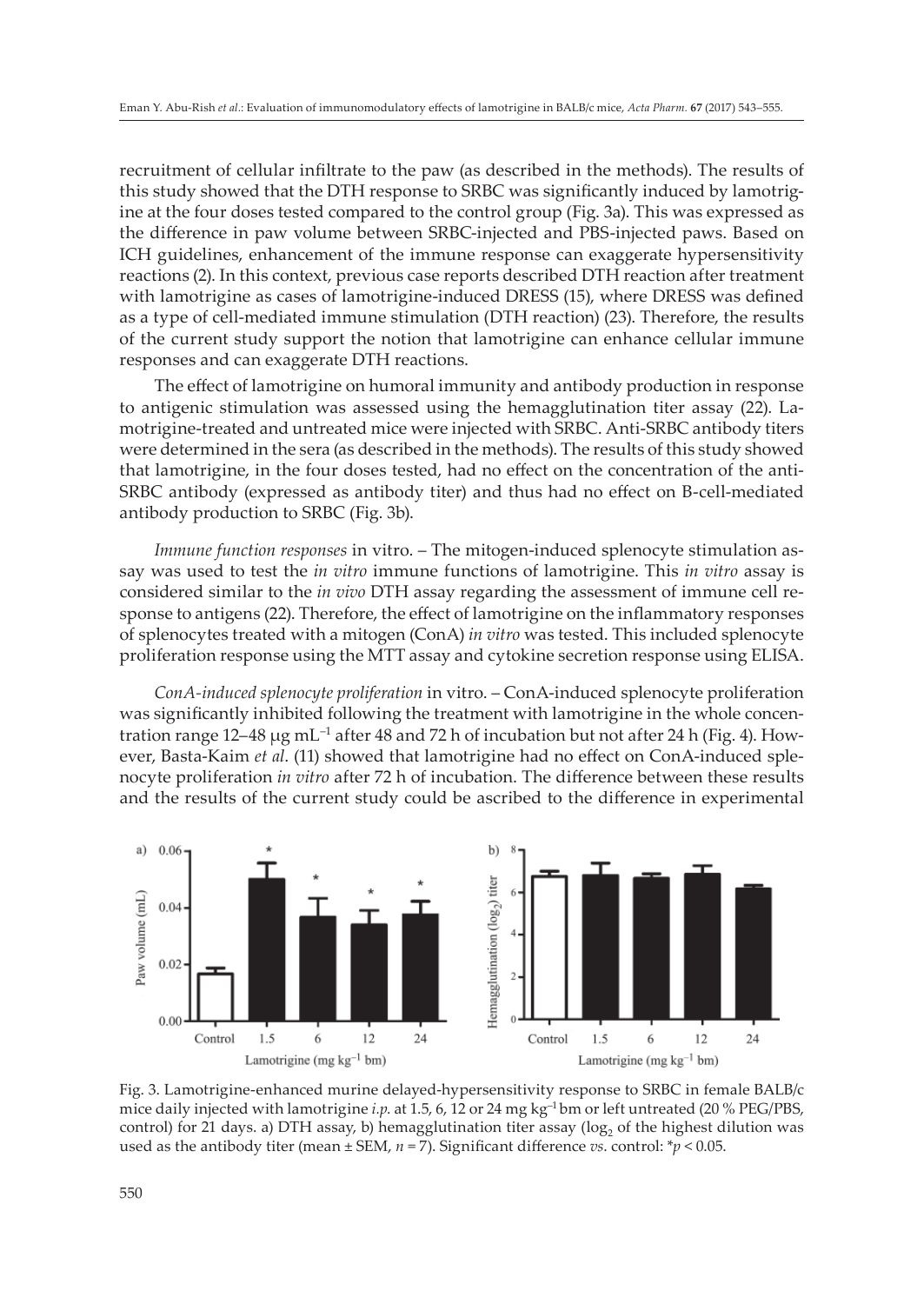

Fig. 4. Lamotrigine inhibited the proliferation of ConA-stimulated splenocytes *in vitro*. Cultures of isolated splenocytes were treated with lamotrigine at concentrations of 3, 6, 12, 24 and 48  $\mu$ g mL<sup>-1</sup>, or were left untreated (control) for 1 h before being stimulated with ConA (1  $\mu$ g mL<sup>-1</sup>) for 24, 48 or 72 h. Cellular proliferation was measured using MTT assay (mean ± SEM, *n* = 4, each experiment in triplicate). Significant difference *vs*. control: \**p* < 0.05, \*\**p* < 0.01, \*\*\**p* < 0.001.

conditions, such as isolating splenocytes from male C57BL/6 mice of about 3 months of age, while in this study female BALB/c mice of 1.5–2 months of age were used. In this regard, strain- and sex-associated differences in the regulation of immune responses in mice have been reported previously (24, 25). In addition, in contrast to the results of this study, Naisbitt *et al*. (26) demonstrated that lamotrigine enhanced the proliferation of peripheral blood mononuclear cells (PBMC) isolated *in vitro* from patients with lamotrigine-hypersensitivity. This discrepancy could be attributed to the use of human white blood cells, isolated from patients with epilepsy in the report of Naisbitt *et al.*, whereas the current study demonstrated effects of lamotrigine on murine splenocytes isolated from mice without epilepsy. In this regard, several immunological changes have been previously reported to be involved in the pathogenesis of epilepsy that cannot be separated from those of antiepileptic drugs (27).

*Cytokine secretion in ConA-stimulated splenocytes* in vitro. – The effect of lamotrigine on cytokine secretion by ConA-stimulated splenocytes *in vitro* was studied after 24 h of incubation as lamotrigine had no effect on cell viability at this time point. Lamotrigine treatment of ConA-treated splenocytes resulted in a dose-dependent inhibition of  $TNF-\alpha$  and IL-2 secretion, in particular, following the treatment with 12 and 24  $\mu$ g mL<sup>-1</sup>. However, lamotrigine treatment for 24 h had no effect on IL-6 secretion in ConA-treated splenocytes *in vitro* in the concentration range tested (Figs. 5a-c). These results explain the reduction in ConA-induced splenocyte proliferation presented in this study. ConA has been long used to activate and induce the proliferation of T-lymphocyte population within murine splenocytes (28). T-lymphocyte population accounts for about 40–50 % of immune cells within the murine spleen (29). Once activated, T-lymphocytes secrete IL-2, which is considered to be the main growth factor that stimulates T-lymphocyte proliferation (30). Therefore, the reduction in splenocyte proliferation by lamotrigine could be attributed to the inhibitory effect of lamotrigine on ConA-induced IL-2 production. As regards TNF-alpha, it is mainly produced by monocytes; in addition, it is secreted by activated T-lymphocytes (30). Therefore, the reduction in TNF- $\alpha$  production could be partially attributed also to the in-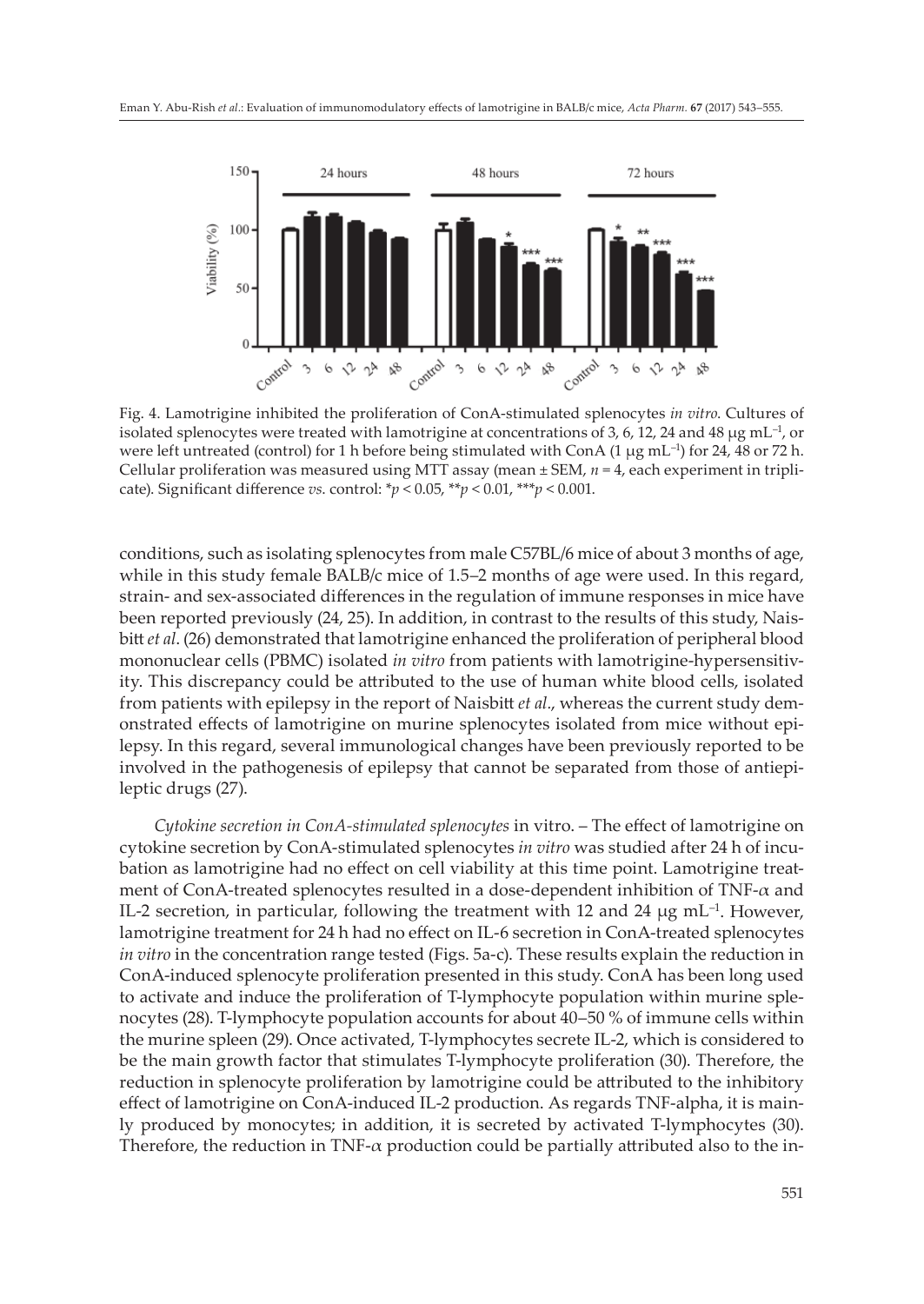



Fig. 5. Effects of lamotrigine on TNF-α, IL-2 and IL-6 secretion in ConA-stimulated splenocytes *in vitro*. Cultures of isolated splenocytes were treated with lamotrigine at concentrations, of 3, 6, 12, 24 and 48  $\mu$ g mL<sup>-1</sup> or were left untreated (control) for 1 h before being stimulated with ConA (1  $\mu$ g mL<sup>-1</sup>) for 24 h. Culture supernatants were used to assess: a) TNF-α levels, b) IL-2 levels, c) IL-6 levels, using ELISA (mean  $\pm$  SEM,  $n = 4$ ). Significant differences *vs*. control:  $\gamma p < 0.05$ ,  $\gamma \gamma p < 0.01$ .

hibitory effect of lamotrigine on ConA-induced T-cell activation. IL-6 is a T-helper 2 cytokine mainly produced by T-cells and macrophages (30). The results of this study showed that lamotrigine had no effect on ConA-induced IL-6 production by murine splenocytes. This might be attributed to a possible difference in the effect of lamotrigine on the production of cytokines by the different subsets of T-cells, where IL-2 is a T-helper 1 cytokine while IL-6 is a T-helper 2 cytokine (30).

Compared to previous reports, similar effects of lamotrigine on the three cytokines have been found after stimulation of whole blood obtained from healthy donors, with toxic shock syndrome toxin-1 (TSST-1) (12). However, another study showed that lamotrigine inhibited IL-2 and IL-6 secretion but not TNF-α secretion in human whole blood after stimulation with a combination of anti-CD3 and anti-CD40 antibodies (12). Therefore, the use of different stimulants could result in different immunomodulatory effects of lamotrigine. Regarding epilepsy, inhibition of IL-2 and  $TNF-\alpha$  production might be beneficial in the management of epilepsy as these cytokines were found to be involved in the pathogenesis of epilepsy (6, 7).

*In vivo* results of the current study demonstrated enhancement of several parameters within the immune system after lamotrigine treatment. The *in vitro* results, though, demonstrated that lamotrigine inhibited ConA-induced splenocyte proliferation and IL-2 and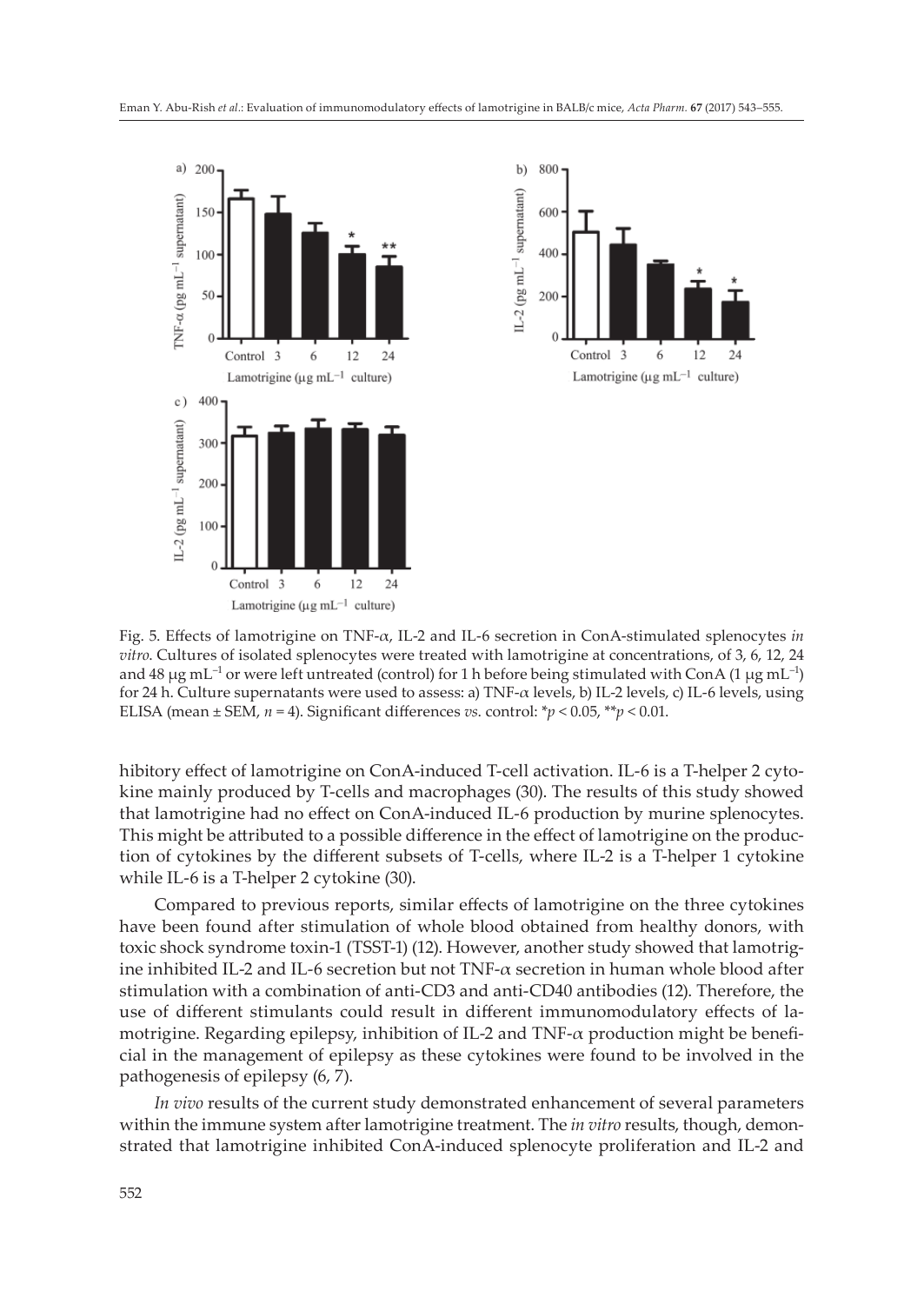TNF-α secretion. In comparison with other antiepileptic drugs, the majority of classical antiepileptic drugs exert immunosuppressive properties; however, many of them can still enhance the immune system (4). Clinical studies revealed that several immunological parameters and the levels of several immunoglobulins were depressed in patients treated with carbamazepine or phenytoin (10). However, carbamazepine and phenytoin resulted in elevated blood levels of IL-2 and IL-1 in patients with epilepsy, respectively, while valproic acid resulted in increased IL-1, IL-6 and IL-5 blood levels (4, 8). In contrast to *in vivo* studies, carbamazepine, phenytoin and valproic acid inhibited IL-2, IL-4, IL-6 and TNF-α secretion *in vitro* (4, 11–13). Thus, reports on the effects of antiepileptic drugs on the immune system are commonly inconsistent or conflicting because of different experimental conditions in the different studies and because the effects of the drugs cannot be separated from those of seizures (27). In addition, different types of epilepsy are characterized by different patterns of immunological alteration (31). Consequently, the results of this study emphasize the immunomodulatory effects of antiepileptic drugs, particularly lamotrigine, which could be enhancement or inhibition of the immune system depending on the experimental conditions. This explains the fact that lamotrigine might result in hypersensitivity reactions as a case of immune system stimulation while it can still exert beneficial effects in modulating the inflammatory state in patients with epilepsy.

#### **CONCLUSIONS**

Findings of the present study demonstrated that lamotrigine had significant immunomodulatory properties in mice, both *in vivo* and *in vitro*. This was shown in enhancement of relative monocyte and neutrophil counts, increased spleen cellularity, and enhanced cellular adaptive immune response *in vivo*, as shown in the enhanced DTH response to SRBC. Lamotrigine, in addition, resulted in a significant suppression of ConA-induced splenocyte proliferation and IL-2 and TNF-α secretion *in vitro.* These results provide insights into possible effects implicated in lamotrigine-induced immunological adverse effects and possibly further clarify its role in modulating the immune system in epilepsy. Therefore, the development of immunological adverse effects, and seizure control, should be carefully monitored during lamotrigine treatment. Further studies, however, are necessary to investigate the detailed mechanisms behind the immunomodulatory effects of lamotrigine and to investigate these effects during chronic exposure protocols.

*Acknowledgements. –* This work was supported by the Deanship of Academic Research, the University of Jordan.

#### **REFERENCES**

- 1. Food and Drug Administration, Center for Drug Evaluation and Research, U.S. Department of Health and Human Services, *Guidance for Industry: Immunotoxicology Evaluation of Investigational New Drugs*, October 2002; http://www.fda.gov/downloads/Drugs/GuidanceComplianceRegulatoryInformation/Guidances/ucm079239.pdf; last access date July 9, 2017.
- 2. International Conference on Harmonisation, *Harmonised Tripartite Guideline: Immunotoxicity Studies for Human Pharmaceuticals S8*, May 2005; http://www.ema.europa.eu/docs/en\_GB/document\_library/Scientific\_guideline/2009/09/WC500002851.pdf; last access date July 9, 2017.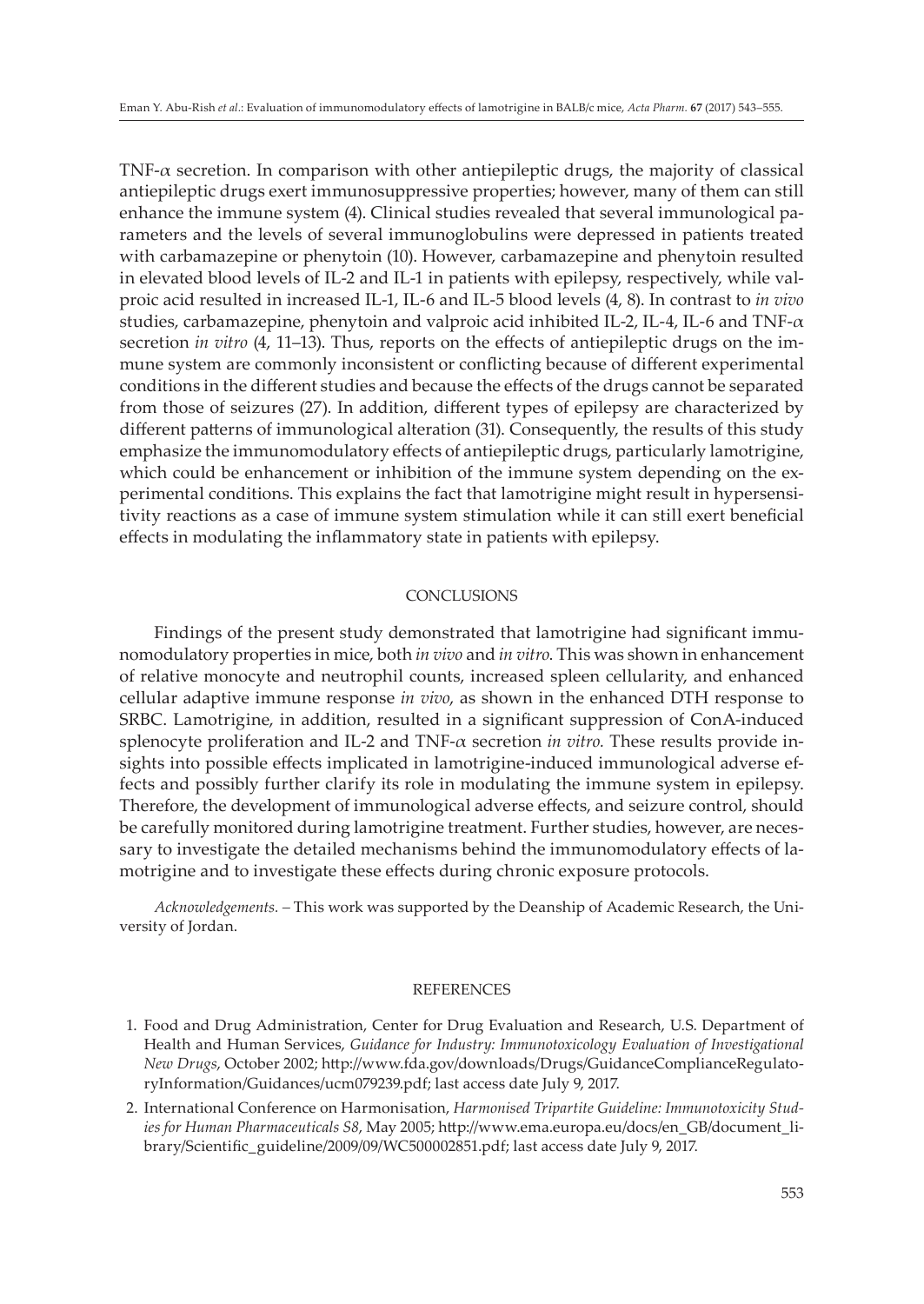- 3. M. Collinge, L. A. Burns-Naas, G. J. Chellman, T. T. Kawabata, W. J. Komocsar, J. R. Piccotti, J. Shenton and D. Wierda, Developmental immunotoxicity (DIT) testing of pharmaceuticals: current practices, state of the science, knowledge gaps, and recommendations, *J. Immunotoxicol*. **9** (2012) 210–230; https://doi.org/10.3109/1547691X.2012.661486
- 4. B. Blaszczyk, W. Lason and S. J. Czuczwar, Antiepileptic drugs and adverse skin reactions: An update, *Pharmacol. Rep.* **67** (2015) 426–434; https://doi.org/10.1016/j.pharep.2014.11.009
- 5. T. Shimada, T. Takemiya, H. Sugiura and K. Yamagata, Role of inflammatory mediators in the pathogenesis of epilepsy, *Mediators Inflam.* **2014** (2014), Article 901902 (8 pages); https://doi. org/10.1155/2014/901902
- 6. E. E. de Vries, B. van den Munckhof, K. P. Braun, A. van Royen-Kerkhof, W. de Jager and F. E. Jansen, Inflammatory mediators in human epilepsy: A systematic review and meta-analysis, *Neurosci. Biobehav. Rev.* **63** (2016) 177–190; https://doi.org/10.1016/j.neubiorev.2016.02.007
- 7. J. T. Jarvela, F. R. Lopez-Picon, A. Plysjuk, S. Ruohonen and I. E. Holopainen, Temporal profiles of age-dependent changes in cytokine mRNA expression and glial cell activation after status epilepticus in postnatal rat hippocampus, *J. Neuroinflammation* **8** (2011), Article 29 (12 pages); https://doi. org/10.1186/1742-2094-8-29
- 8. R. Pacifici, L. Paris, S. Di Carlo, A. Bacosi, S. Pichini and P. Zuccaro, Cytokine production in blood mononuclear cells from epileptic patients, *Epilepsia* **36** (1995) 384–387.
- 9. G. De Sarro, D. Rotiroti, M.G. Audino, S. Gratteri and G. Nistico, Effects of interleukin-2 on various models of experimental epilepsy in DBA/2 mice, *Neuroimmunomodulation* **1** (1994) 361–369.
- 10. N. Basaran, F. Hincal, E. Kansu and A. Ciger, Humoral and cellular immune parameters in untreated and phenytoin-or carbamazepine-treated epileptic patients, *Int. J. Immunopharmacol*. **16** (1994) 1071–1077.
- 11. A. Basta-Kaim, B. Budziszewska, M. Leskiewicz, M. Kubera, G. Jagla, W. Nowak, S. J. Czuczwar and W. Lason, Effects of new antiepileptic drugs and progabide on the mitogen-induced proliferative activity of mouse splenocytes, *Pharmacol. Rep*. **60** (2008) 925–932.
- 12. H. Himmerich, S. Bartsch, H. Hamer, R. Mergl, J. Schonherr, C. Petersein, A. Munzer, K. C. Kirkby, K. Bauer and U. Sack, Impact of mood stabilizers and antiepileptic drugs on cytokine production in-vitro, *J. Psychiatr. Res.* **47** (2013) 1751–1759; https://doi.org/10.1016/j.jpsychires.2013.07.026
- 13. H. Himmerich, S. Bartsch, H. Hamer, R. Mergl, J. Schonherr, C. Petersein, A. Munzer, K. C. Kirkby, K. Bauer and U. Sack, Modulation of cytokine production by drugs with antiepileptic or mood stabilizer properties in anti-CD3- and anti-Cd40-stimulated blood in vitro, *Oxid. Med. Cell Longev.* **2014** (2014**)** article 806162 (11 pages); https://doi.org/10.1155/2014/806162
- 14. K. S. Prabhavalkar, N. B. Poovanpallil and L. K. Bhatt, Management of bipolar depression with lamotrigine: an antiepileptic mood stabilizer, *Front. Pharmacol*. **6** (2015) article 242 (11 pages); https://doi.org/10.3389/fphar.2015.00242
- 15. X. Q. Wang, B. Lv, H. F. Wang, X. Zhang, S. Y. Yu, X. S. Huang, J. T. Zhang, C. L. Tian and S. Y. Lang, Lamotrigine induced DIHS/DRESS: Manifestations, treatment, and outcome in 57 patients, *Clin. Neurol. Neurosurg.* **138** (2015) 1–7; https://doi.org/10.1016/j.clineuro.2015.07.008
- 16. S. Svalheim, U. Mushtaq, M. Mochol, G. Luef, M. Rauchenzauner, S. S. Froland and E. Tauboll, Reduced immunoglobulin levels in epilepsy patients treated with levetiracetam, lamotrigine, or carbamazepine, *Acta Neurol. Scand.* **127** (2013) 11–15; https://doi.org/10.1111/ane.12044
- 17. M. Fararjeh, M. K. Mohammad, Y. Bustanji, H. Alkhatib and S. Abdalla, Evaluation of immunosuppression induced by metronidazole in Balb/c mice and human peripheral blood lymphocytes, *Int. Immunopharmacol*. **8** (2008) 341–350; https://doi.org/10.1016/j.intimp.2007.10.018
- 18. E. K. St Louis, Monitoring antiepileptic drugs: a level-headed approach, *Curr. Neuropharmacol.* **7** (2009) 115–119; https://doi.org/10.2174/157015909788848938